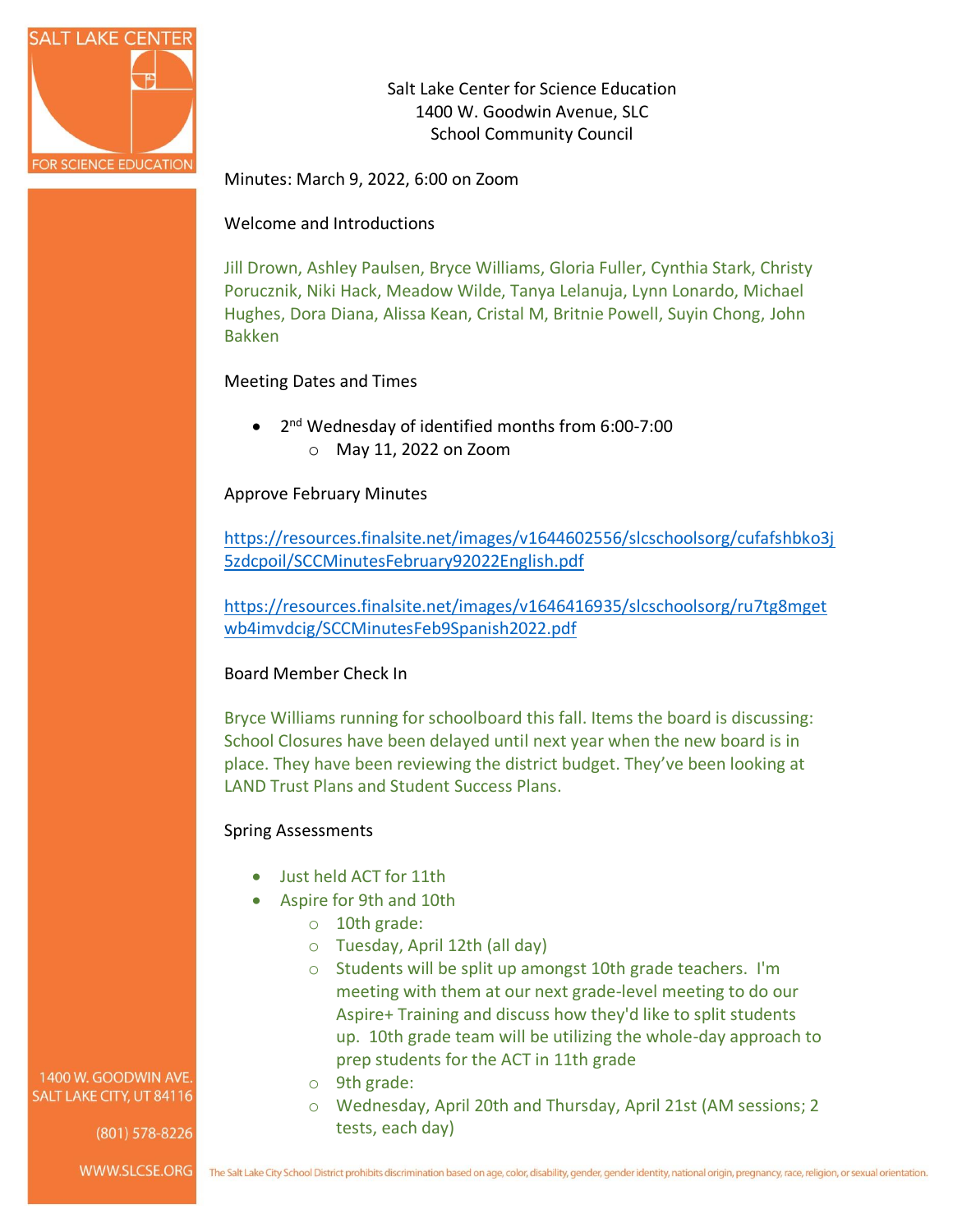- o Students will be split up amongst 9th grade teachers. I've emailed our core curriculum teachers to give them a heads up and get dialogue going. We'll flesh this out at our next grade-level meeting, including focusing on how we want to have students go about their schedules in the afternoon (i.e. regular classes vs. special activities for 9th grade).
- Spring RI will be in May
- AP Tests in May. They are in student planners.
	- o May 3- AP Psych
	- o May 5- AP Human Geo and AP Statistics
	- o May 9- AP Calc
	- o May 10- AP Lang

# Parent Teacher Conference Feedback

• Seemed very smooth to schedule and very rough to actually be able to access appointments. Flaws- doesn't allow the option to select that an interpreter is needed. We had to manually do this. Doesn't require a parent email address. Parents had to have their confirmation number. Parents had to copy and paste Zoom links, couldn't just click. We are working with the company to see if improvements can be made. It's challenging for families when conferences are held the same evening as other schools. We need to consider options for families who are less inclined to participate over Zoom. Spanish speaking families were underrepresented in participation.

# Issues of Interest

• The bus has had some issues being on time, particularly during inclement weather, but on other occasions as well. SLCSE will review and revise bus schedule to be sure times are as accurate as possible. It would be great if there was some kind of bus tracking app. We'll look into this.

# Updates from Admin/Upcoming Events

- 11th Grade Washington DC trip leaves on March 24
- End of 3rd Quarter is March 25th
- Spring Break is March 28-April 1

# **To promote ethical behavior and civil discourse each council member shall:**

- Attend council meetings on time and prepared
- Make decisions with the needs of students as the main objective
- Listen to and value diverse opinions
- Be sure the opinions of those you represent are included in discussions
- Expect accountability and be prepared to be accountable